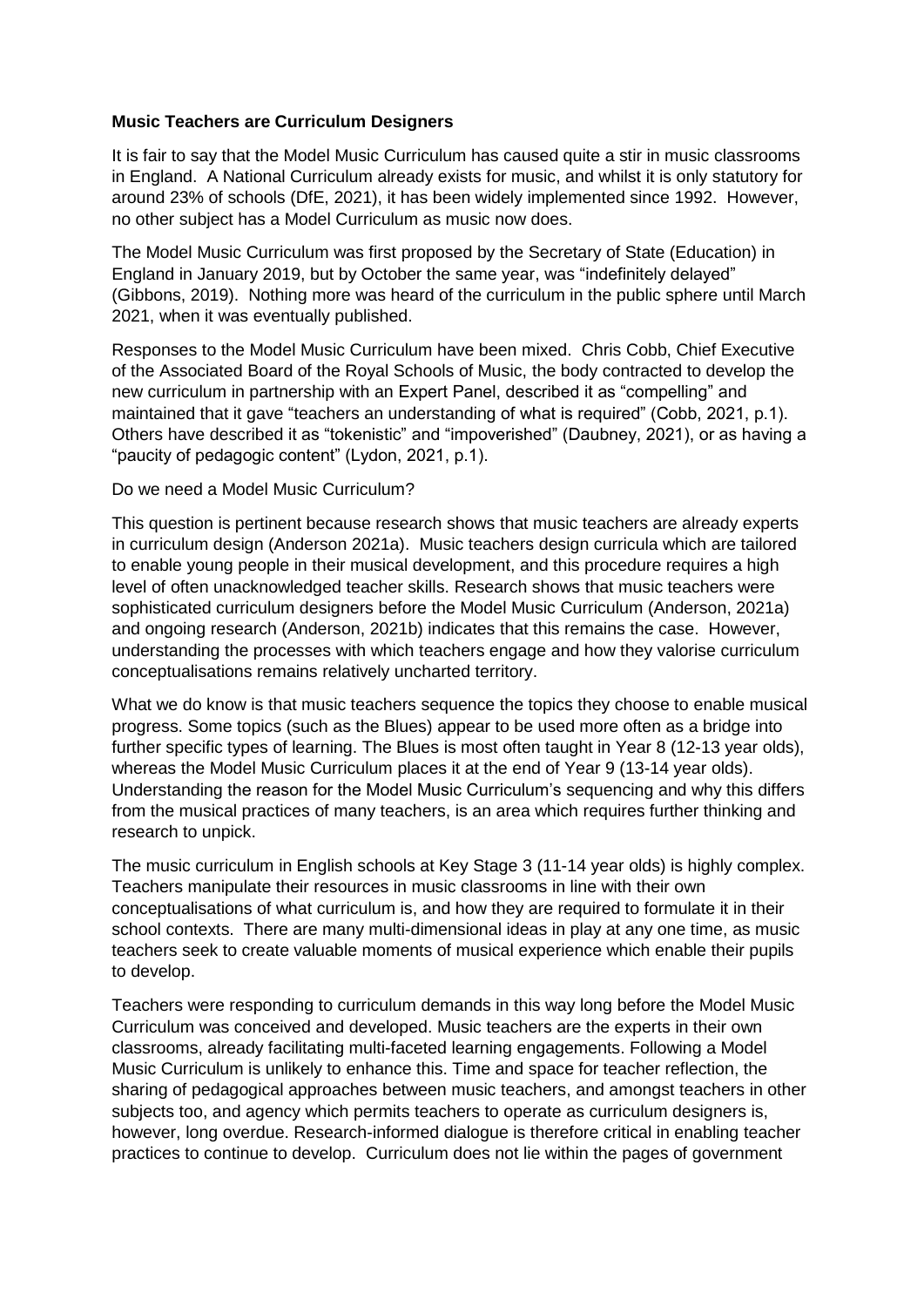policy documents, but with the capacity, agency and tenacity of teachers and young people as they engage in musical learning together.

## **References**

Anderson, A. (2021a). Topic choices: Revealing concealed processes of curriculum sequencing in English secondary school Music classrooms. *BERA The Curriculum Journal*  00 (1) pp. 1-19<https://doi.org/10.1002/curj.118>

Anderson, A. (2021b) *Curriculum models in school practices* Birmingham: Birmingham City University [https://www.bcu.ac.uk/education-and-social-work/research/birmingham-music](https://www.bcu.ac.uk/education-and-social-work/research/birmingham-music-education-bmerg/research-projects/curriculum-models-in-school-practices)[education-bmerg/research-projects/curriculum-models-in-school-practices](https://www.bcu.ac.uk/education-and-social-work/research/birmingham-music-education-bmerg/research-projects/curriculum-models-in-school-practices)

Cobb, C. (2021, April, 05). Model curriculum has potential to reverse decline in GCSE music take-up. *SecEd.* Retrieved from: [https://www.sec-ed.co.uk/blog/model-curriculum-has](https://www.sec-ed.co.uk/blog/model-curriculum-has-potential-to-reverse-decline-in-gcse-music-take-up-associated-board-of-the-royal-schools-of-music-abrsm-mmc-department-for-education/#:~:text=Model%20curriculum%20has%20potential%20to%20reverse%20decline%20in%20GCSE%20music%20take%2Dup,-Written%20by%3A%20Chris&text=The%20recent%20Music%20Commission%20report,in%20A%20level%20entries%20overall)[potential-to-reverse-decline-in-gcse-music-take-up-associated-board-of-the-royal-schools-of](https://www.sec-ed.co.uk/blog/model-curriculum-has-potential-to-reverse-decline-in-gcse-music-take-up-associated-board-of-the-royal-schools-of-music-abrsm-mmc-department-for-education/#:~:text=Model%20curriculum%20has%20potential%20to%20reverse%20decline%20in%20GCSE%20music%20take%2Dup,-Written%20by%3A%20Chris&text=The%20recent%20Music%20Commission%20report,in%20A%20level%20entries%20overall)[music-abrsm-mmc-department-for-](https://www.sec-ed.co.uk/blog/model-curriculum-has-potential-to-reverse-decline-in-gcse-music-take-up-associated-board-of-the-royal-schools-of-music-abrsm-mmc-department-for-education/#:~:text=Model%20curriculum%20has%20potential%20to%20reverse%20decline%20in%20GCSE%20music%20take%2Dup,-Written%20by%3A%20Chris&text=The%20recent%20Music%20Commission%20report,in%20A%20level%20entries%20overall)

[education/#:~:text=Model%20curriculum%20has%20potential%20to%20reverse%20decline](https://www.sec-ed.co.uk/blog/model-curriculum-has-potential-to-reverse-decline-in-gcse-music-take-up-associated-board-of-the-royal-schools-of-music-abrsm-mmc-department-for-education/#:~:text=Model%20curriculum%20has%20potential%20to%20reverse%20decline%20in%20GCSE%20music%20take%2Dup,-Written%20by%3A%20Chris&text=The%20recent%20Music%20Commission%20report,in%20A%20level%20entries%20overall) [%20in%20GCSE%20music%20take%2Dup,-](https://www.sec-ed.co.uk/blog/model-curriculum-has-potential-to-reverse-decline-in-gcse-music-take-up-associated-board-of-the-royal-schools-of-music-abrsm-mmc-department-for-education/#:~:text=Model%20curriculum%20has%20potential%20to%20reverse%20decline%20in%20GCSE%20music%20take%2Dup,-Written%20by%3A%20Chris&text=The%20recent%20Music%20Commission%20report,in%20A%20level%20entries%20overall)

[Written%20by%3A%20Chris&text=The%20recent%20Music%20Commission%20report,in%](https://www.sec-ed.co.uk/blog/model-curriculum-has-potential-to-reverse-decline-in-gcse-music-take-up-associated-board-of-the-royal-schools-of-music-abrsm-mmc-department-for-education/#:~:text=Model%20curriculum%20has%20potential%20to%20reverse%20decline%20in%20GCSE%20music%20take%2Dup,-Written%20by%3A%20Chris&text=The%20recent%20Music%20Commission%20report,in%20A%20level%20entries%20overall) [20A%20level%20entries%20overall](https://www.sec-ed.co.uk/blog/model-curriculum-has-potential-to-reverse-decline-in-gcse-music-take-up-associated-board-of-the-royal-schools-of-music-abrsm-mmc-department-for-education/#:~:text=Model%20curriculum%20has%20potential%20to%20reverse%20decline%20in%20GCSE%20music%20take%2Dup,-Written%20by%3A%20Chris&text=The%20recent%20Music%20Commission%20report,in%20A%20level%20entries%20overall)

Daubney, A. (2021, April, 08). Opinion: 'Music for all' and the Model Music Curriculum – uncomfortable bedfellows? *Music Teacher.* Retrieved from: [https://www.musicteachermagazine.co.uk/opinion/article/opinion-music-for-all-and-the](https://www.musicteachermagazine.co.uk/opinion/article/opinion-music-for-all-and-the-model-music-curriculum-uncomfortable-bedfellows)[model-music-curriculum-uncomfortable-bedfellows](https://www.musicteachermagazine.co.uk/opinion/article/opinion-music-for-all-and-the-model-music-curriculum-uncomfortable-bedfellows)

Department for Education (2021) *Schools, pupils and their characteristics.* Retrieved from: [https://explore-education-statistics.service.gov.uk/find-statistics/school-pupils-and-their](https://explore-education-statistics.service.gov.uk/find-statistics/school-pupils-and-their-characteristics#dataDownloads-1)[characteristics#dataDownloads-1.](https://explore-education-statistics.service.gov.uk/find-statistics/school-pupils-and-their-characteristics#dataDownloads-1) Accessed on: 19/4/21.

Department for Education. (2021). *Model Music Curriculum: Key Stages 1 to 3. Nonstatutory guidance for the national curriculum in England.* Crown Copyright.

Gibbons, A. (2019, October, 04). DfE music curriculum delayed over 'quality' *Times Educational Supplement.* Retrieved from: [https://www.tes.com/news/exclusive-dfe-music](https://www.tes.com/news/exclusive-dfe-music-curriculum-delayed-over-quality)[curriculum-delayed-over-quality](https://www.tes.com/news/exclusive-dfe-music-curriculum-delayed-over-quality)

Lydon, T. (2021, June, 01). The very model of a model music curriculum? *Music Teacher.*  Retrieved from: [https://www.musicteachermagazine.co.uk/opinion/article/the-very-model-of](https://www.musicteachermagazine.co.uk/opinion/article/the-very-model-of-a-model-music-curriculum)[a-model-music-curriculum](https://www.musicteachermagazine.co.uk/opinion/article/the-very-model-of-a-model-music-curriculum)

## **Anthony Anderson Biography**

**Dr. Anthony Anderson** is Research Assistant in Music Education in the Centre for the Study of Practice and Culture in Education at Birmingham City University, UK. His research interests centre on music curriculum, musical learning and creativity. He teaches on a wide variety of post-graduate programmes, at the university, including Masters and PhD supervision, and is a former secondary school music teacher. Anthony is External Examiner for initial teacher education in secondary music at the University of Reading, UK.

Twitter profile: [https://twitter.com/Music\\_bod](https://twitter.com/Music_bod)